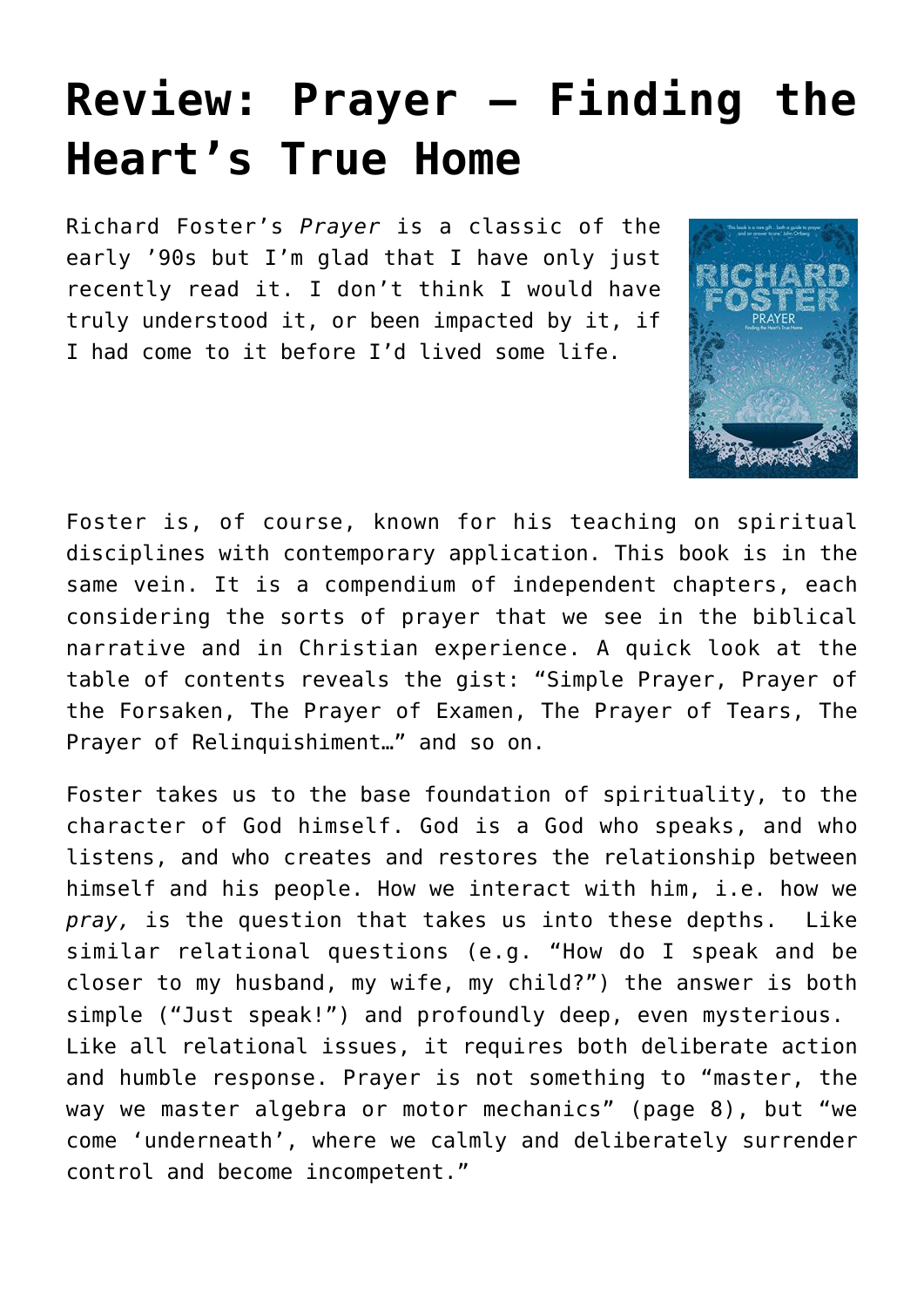As I record my thoughts here I am not going to touch on every chapter, but on those parts that have challenged me, taken me deeper, or have reminded me of the gracious permission I have, as a child of God, to come to him in prayer.

## **Prayer of the Forsaken**.

It is right that Foster touchs on forsakenness early in the book. This sense, occasional or frequent, is part and parcel of the Christian experience; we feel as if we are praying to bronzed-over heavens, when everything would scream at us that God is absent. Foster has drawn on "old writers" to give me a new phrase, "*Deus Absconditus* – the God who is hidden" (page 17) for those times when God appears to have disappeared.

The prayer of the forsaken is the prayer of the pair on the *road to Emmaus* who stand with "downcast faces" because of their dashed hopes about the one who was "going to redeem Israel." They walk with Jesus, but he is hidden from them. It is the prayer of [Jonah](http://briggs.id.au/jour/2017/07/land-finding-god-difficult-transitions/) in the belly of the whale. It is the *prayer* of David, and Jesus himself, "My God, my God, why have you forsaken me?"

Times of forsakenness are a given in the Christian pilgrimage of life. And they are necessary. They take us to the bedrock of God's *sovereign* grace where we are stripped of any pretence that we might manipulate God in relationship or prayer.

*That is the next thing that should be said about our sense of the absence of God, namely that we are entering into a living relationship that begins and develops in mutual freedom. God grants us perfect freedom because he desires creatures who freely choose to be in relationship with him. Through the Prayer of the Forsaken we are learning to give God the same freedom. Relationships of this kind can never be manipulated or forced. (Page 20)*

Such seasons are seasons of refining that burn hot. We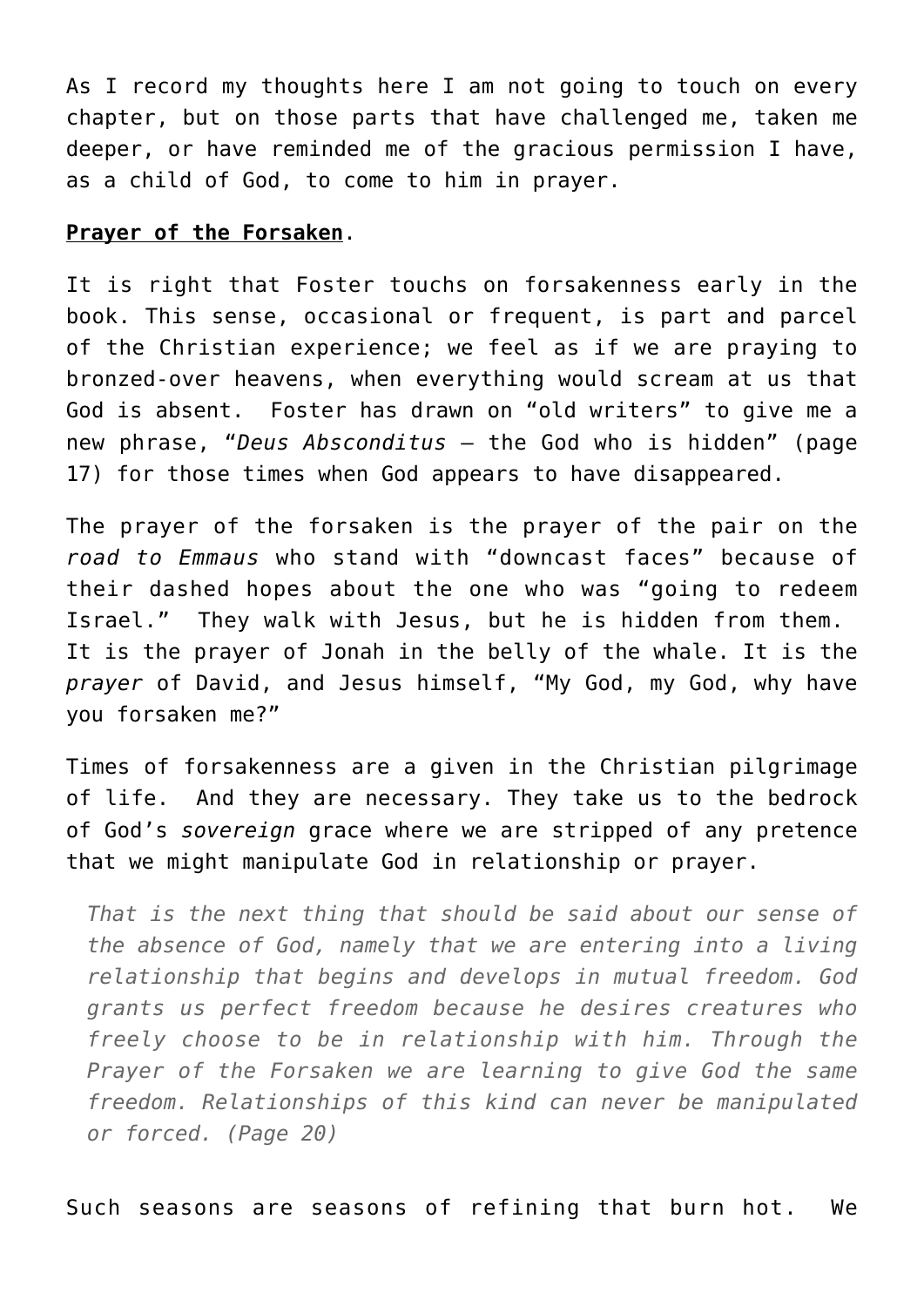question ourselves, and "nagging questions assail us with a force they never had before" (Page 23)… "'Is there any real meaning in the universe?' 'Does God really love me?'"

*Through all of this, paradoxically, God is purifying our faith by threatening to destroy it. We are led to a profound and holy distrust of all superficial drives and human strivings. We know more deeply than ever before our capacity for infinite self-deception. Slowly we are being taken off vain securities and false allegiances. Our trust in all exterior and interior results is being shattered so that we can learn faith in God alone. Through our barrenness of sould God is producing detachment, humility, patience, perseverance. (Page 23)*

In the last year we have experienced a sense of this forsakenness. One instructive experience stands out for me: At a summer festival in 2017, ironically surrounded by the joy and bustle of the worshipping people of God, we found ourselves in this dark place – a deep sense of being lonely, abandoned, forsaken. As I breathed and paced myself to get to the next workshop a leader approached me and gave me a word that had been impressed upon him as he saw me randomly within the crowd. What was that word of the Lord in the midst of emptiness, frailty, darkness, and lost hope? "God is saying, he is giving you the courage of a lion." It broke me, I wept, and it was bitter. It was bitter, but right.

True courage rests not on ourselves, but on faith. The prayer of the forsaken takes us deeper yet; faith rests on trust.

*When you are unable to put your spiritual life into drive, do not put it into reverse; put it into neutral… Trust is confidence in the character of God… I do not understand what God is doing or even where God is, but I know that he is out do me good." This is trust. (Page 25)*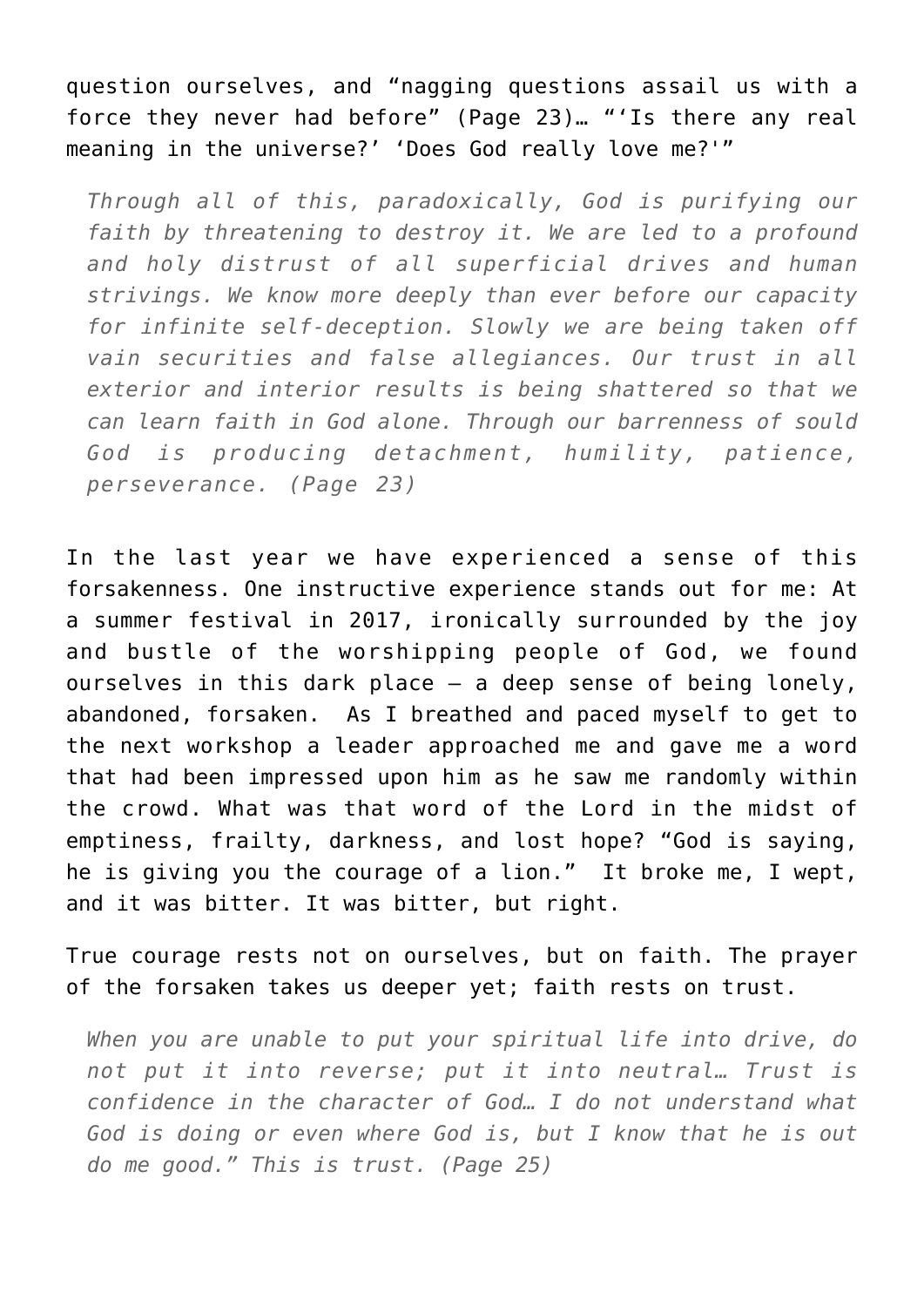We cry out to the infinite mercy of God. We learn that "My God, my God, why have you forsaken me?" finds its answer in "Into your hands, I commit my spirit."

## **The Prayer of Relinquishment**.

There is faithfulness in the simple prayer of petition, in which our needs are laid out before our Lord and provider. But I have noticed that this form of petition can actually play an opposite role; we often use it as a defense *against* the leading of the Spirit. We lay out our needs before God and say "Lord, bless us" with a heart that actually says "I am going this way. I am doing these things. Now do your part, God, and make them work." We build self-reliant castles, and hold our petitionary facade as evidence of faithfulness.

I have noted this tendency in my own journey with Jesus, sometimes with a desperate internal monologue: "Look at these things, fix them, sort them, don't let me fall! I've turned up to work, where are you?" In an era of church which is fundamentally performance-driven, and amongst my generation of church leaders who are so readily anxiety-driven, I have heard this insecure form of "prayer" echoed time and time again.

The prayer of relinquishment calls us away from this dysfunction. It is the spiritual equivalent of a trust exercise, or, as Foster describes, "a person falling into the arms of Jesus, with a thirst-quenching sense of 'ahhh!'" (page 50). Yet while this "soul-satisfying rest" is the end result of the Prayer of Relinquishment, it is not the journey.

The journey is *Gethsemane*. It is "yet not my will but yours be done", prayed not as a catch-all default at the end of a prayer, but as a positive deliberate choice to submit our plans, our desires, our lives to the will of God. "All of my ambitions, hopes and plans," sings Robin Mark, "I surrender these into your hands."

*We pray. We struggle. We weep. We go back and forth, back and*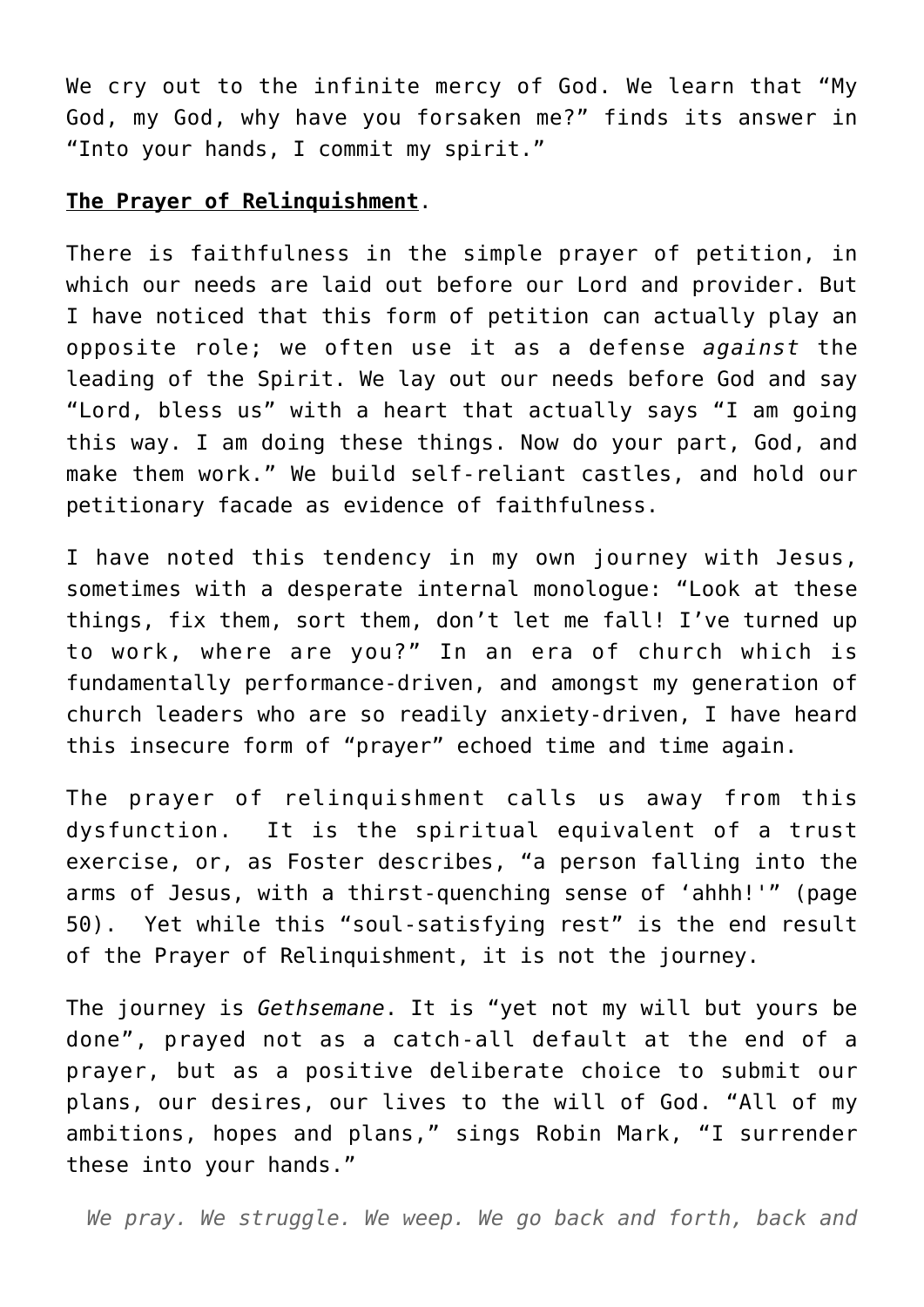*forth, weighing option after option. We pray again, struggle again, weep again. (Page 53)*

Indeed, "relinquishment brings to us a priceless treasure: *the crucifixion of the will*." (Page 55) Personally speaking, given my first name, I can almost take this literally! And it *is* a treasure. In many ways, the battle of the cross was won at Gethsemane; from this point in the garden, Jesus endures for the sake of the *joy* set before him.

*There is death to the self-life. But there is also a releasing with hope… It means freedom from the self-sins: self-sufficiency, self-pity, self-absorption, self-abuse, self-aggrandizement, self-castigation, self-deception, selfexaltation, self-depreciation, self-indulgence, self-hatred and a host of others just like them. (Page 56)*

## **The Prayer of Suffering**

When the journey with Jesus takes us to fields of forsakenness, or roads of relinquishment, our prayer can bear substantial internal fruit; we grow spiritually and the path leads to maturity. But prayer is not all about introspection. As his book concludes, Foster's focus becomes increasingly external, even missional. He turns to intercession, to what he calls "radical" prayer, and to a vision for church as missional community (Page 268) that the rest of us are only just starting to realise.

The prayer of *suffering* embraces the missional concept of *incarnation*. This is not to undermine, as some have taken it, the salvation-bringing incarnation of Jesus. Rather, it takes the character of God in Christ as a *model* for how we obey the Great Commission and are *sent as Christ was sent.*

Christ serves us not from above and beyond our condition, but from *within* it. And so Paul can *speak* of a participation in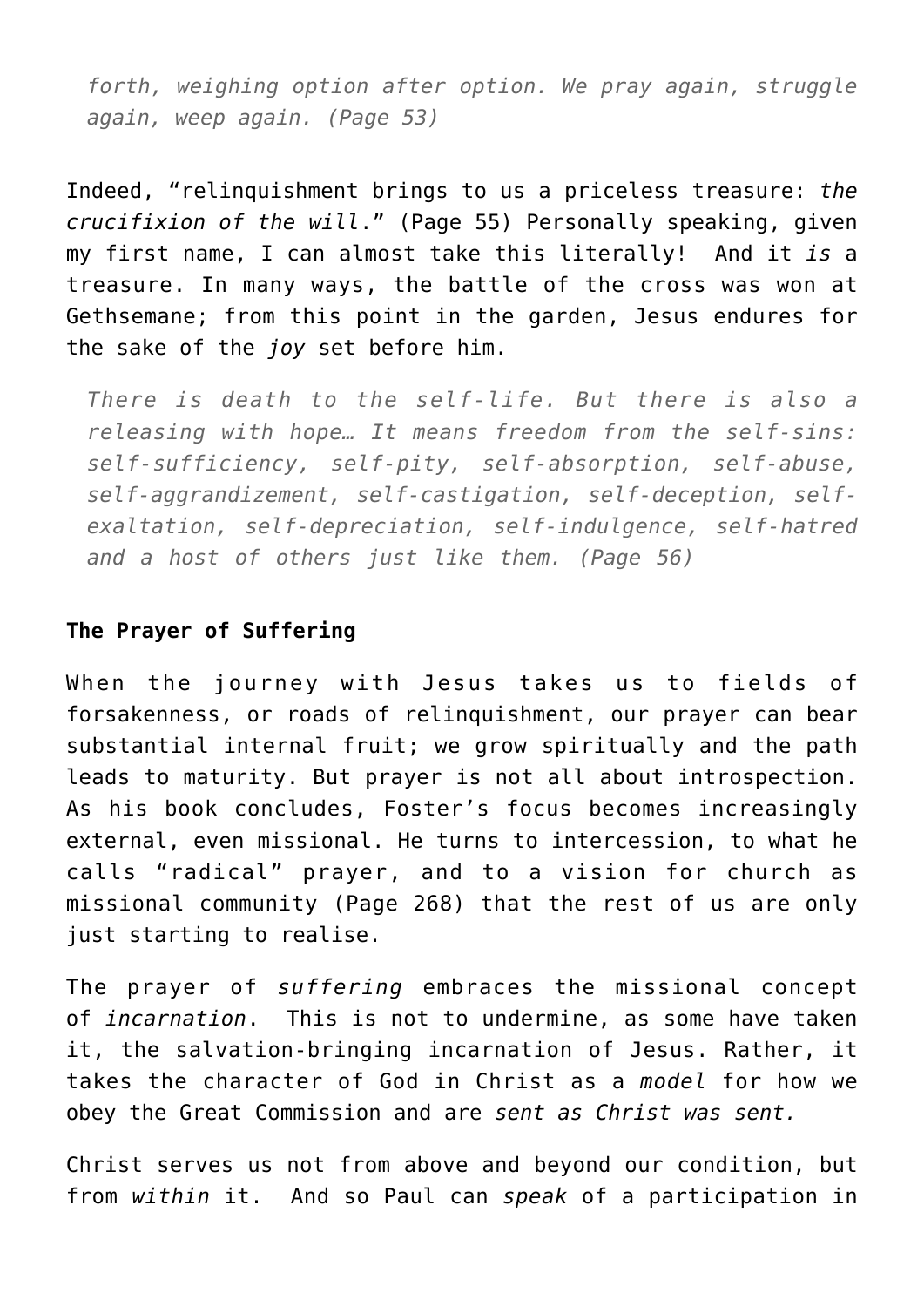the afflictions of Christ as part and parcel of his participation in his mission. And Peter can extend that participation in both *suffering and glory* to his readers, and so to us. In this sense we talk about suffering as *redemptive*, the same sense in which confession, preaching, evangelism, and other forms of witness are redemptive. The prayer of suffering expresses it.

*In redemptive suffering we stand with people in their sin and in their sorrow. There can be no sterile, arms-length purity. Their suffering is a messy business and we must be prepared to step smack into the middle of the mess. We are 'crucified' not just for others but with others. (Page 234)*

*This is a conscious shouldering of the sins and sorrows of others in order that they may be healed and given new life. George MacDonald notes, 'The Son of God suffered unto the death, not that men might not suffer, but that their suffering might be like his." (Page 238)*

As Foster points out, (page 233), the concept of suffering is almost anathema to the consumerist culture of comfort that coerces conformity in the contemporary church. But this, itself, can create the redemptive suffering. Uncomfortable prophets and travailing intercessors are politely pushed aside or even directly silenced; their suffering and sorrow embodies the plight of the church and they cry out in the anguish of the church's self-abuse. And so Jesus *yearns* for his Jerusalem and Moses refuses to give up the Golden-Calfenslaved people of God:

*'I will go up to the LORD; perhaps I can make atonement for your sin' (Exod. 32:30b). And this is exactly what he does, boldly standing between God and the people, arguing with God to withhold his hand of judgment. Listen to the next words Moses speaks: 'But now, if you will only forgive their sin – but if not, blot me out of the book that you have written'*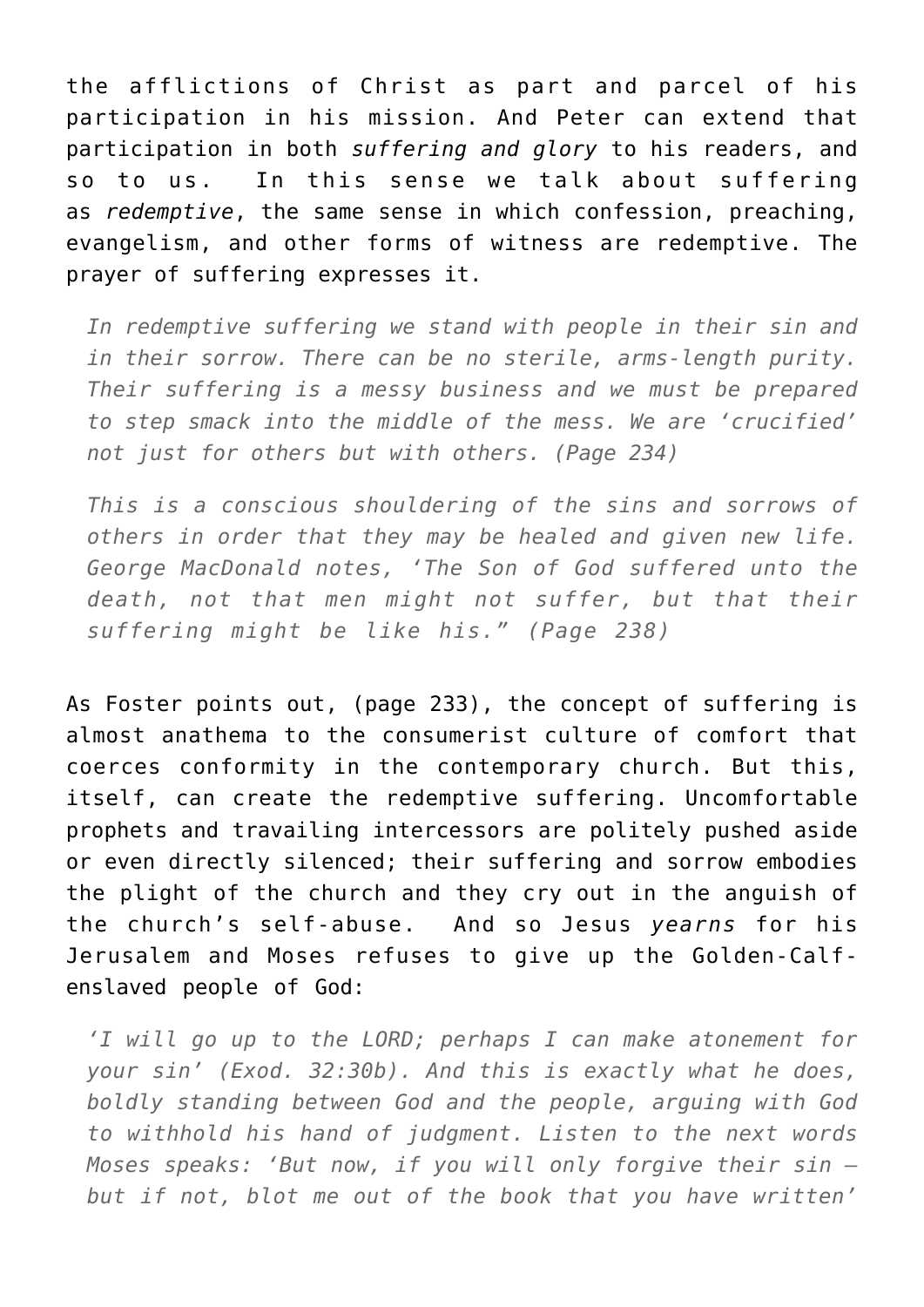*(Exod. 32:32). What a prayer! What a reckless, mediatorial, suffering prayer! It is exactly the kind of prayer in which we are privileged to participate. (Page 257)*

What I have learned from Foster here is that this form of suffering is not only *permitted*, but *valued* in the dynamic of Jesus with his followers. In recent years I have come across many of the faithful who are have been all but submerged in the bloody mess that flows from the machinations of our religious organisations. I have come across the abused with their wounds flowing. I have witnessed the weary weeping of senior leaders overcome by the inertia of apathy. I have seen the delicate shells of those discounted, despised, condescended to and cut off by orphan-hearted panderers. I can count myself amongst both the wounding and the wounded.

The prayer of suffering turns this pain towards redemption. *Daniel* prays in the pain of exile, confessing the sins of those others that sent him there. Jesus, impaled by the nails of desperate human rebellion, *prays* for their forgiveness and Stephen *later* echoes him as the stones descend and Saul looks on. Their prayers availeth much, redeemeth much. They are prayers of suffering.

*Dietrich Bonhoeffer says that when we pray for our enemies, 'we are taking their distress and poverty, their guilt and perdition upon ourselves, and pleading to God for them. We are doing vicariously for them what they cannot do for themselves.' (Page 240)*

There is intimacy in this prayer, and it brings intimacy to our mission with Jesus. Only in intimacy can we pummel the chest of our heavenly Father, offering prayers of "holy violence to God" (Page 241). Only in intimacy can the accusatory cry of the *martyrs*, "How long, oh Lord?" find its answer in the divine heart.